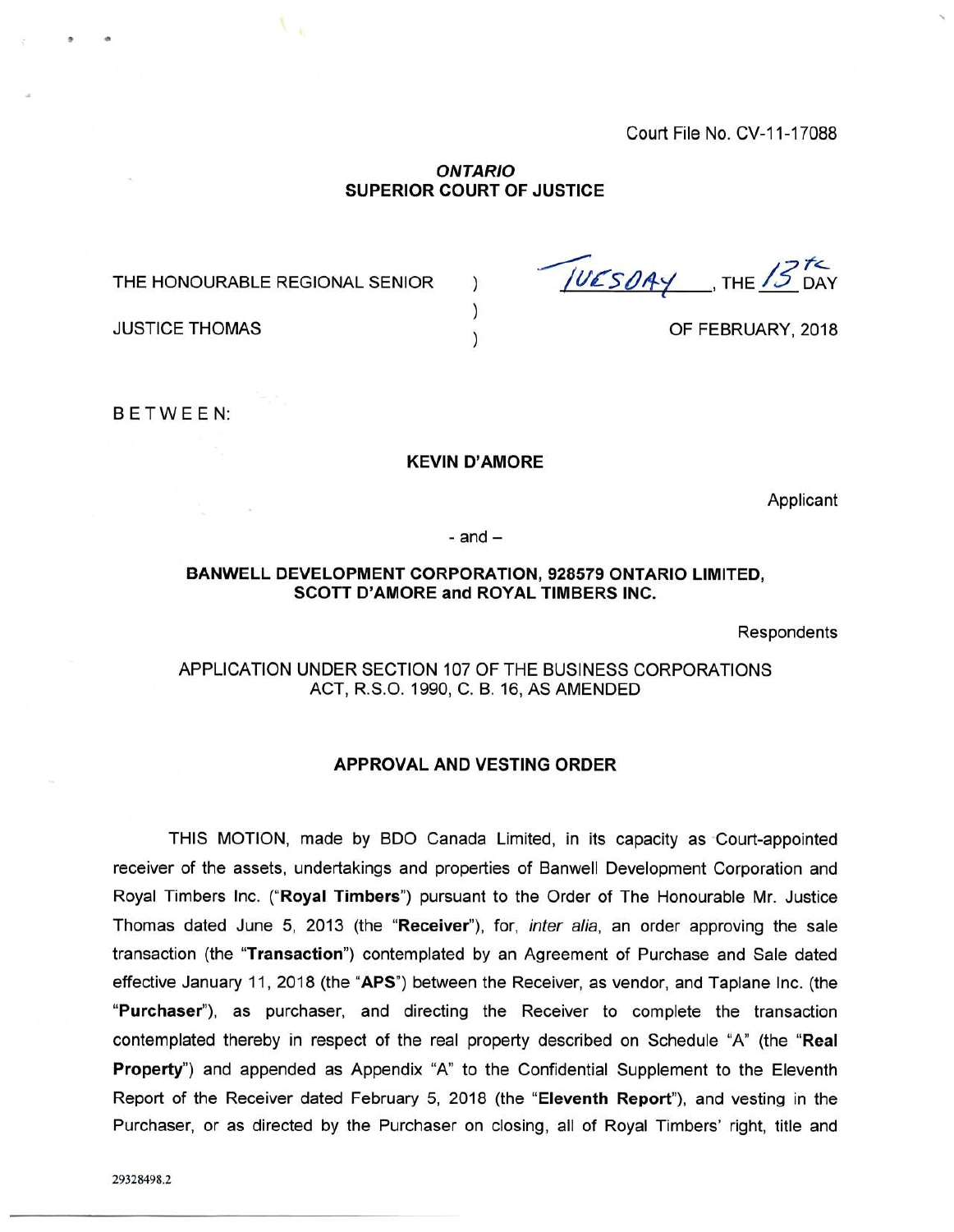interest in and to the Real Property, was heard this day at the Courthouse, 2<del>45 Windsor</del><br>Avenue Windsor Ontario Lo d'Do d<br>Anue, Windsor, Ontario.

 $20$  DUWDAS ST

ON READING the Eleventh Report and the Confidential Supplement and on hearing the submissions of counsel for the Receiver, and such other persons as may be present and on noting that no other persons appeared, although properly served as appears from the affidavit of Susan Jarrell sworn February 7, 2018, filed:

1. THIS COURT ORDERS AND DECLARES that the Transaction is hereby approved, and the execution of the APS by the Receiver is hereby authorized and approved, with such minor amendments as the Receiver may deem necessary. The Receiver is hereby authorized and directed to take such additional steps and execute such additional documents as may be necessary or desirable for the completion of the Transaction and for the conveyance of the Real Property to the Purchaser or as directed by the Purchaser on closing.

2. THIS COURT ORDERS AND DECLARES that upon the delivery of a Receiver's certificate to the Purchaser, or as directed by the Purchaser on closing, substantially in the form attached as Schedule "B" hereto (the **"Receiver's Certificate"),** all of Royal Timbers' right, title and interest in and to the Real Property shall vest absolutely in the Purchaser, or as directed by the Purchaser on closing, free and clear of and from any and all security interests (whether contractual, statutory, or otherwise), hypothecs, mortgages, trusts or deemed trusts (whether contractual, statutory, or otherwise), liens, executions, levies, charges, or other financial or monetary claims, whether or not they have attached or been perfected, registered or filed and whether secured, unsecured or otherwise **(collectively, the** "Claims") **including, without limiting the generality of the foregoing: (i)** any encumbrances or charges created by the Order of the Honourable Mr. Justice Thomas dated June 5, 2013; and (ii) those Claims listed on Schedule "C" hereto (all of which are collectively referred to as the **"Encumbrances",** which term shall not include the permitted encumbrances, easements and restrictive covenants listed on Schedule "D" (the **"Permitted Encumbrances")** and, for greater certainty, this Court orders that all of the Encumbrances affecting or relating to the Real Property are hereby expunged and discharged as against the Real Property.

3. THIS COURT ORDERS that upon registration in the Land Registry Office for the Land Titles Division of Essex (No. 12) of an Application for Vesting Order in the form prescribed by the *Land Titles Act* and/or the *Land Registration Reform Act*, the Land Registrar is hereby

 $-2-$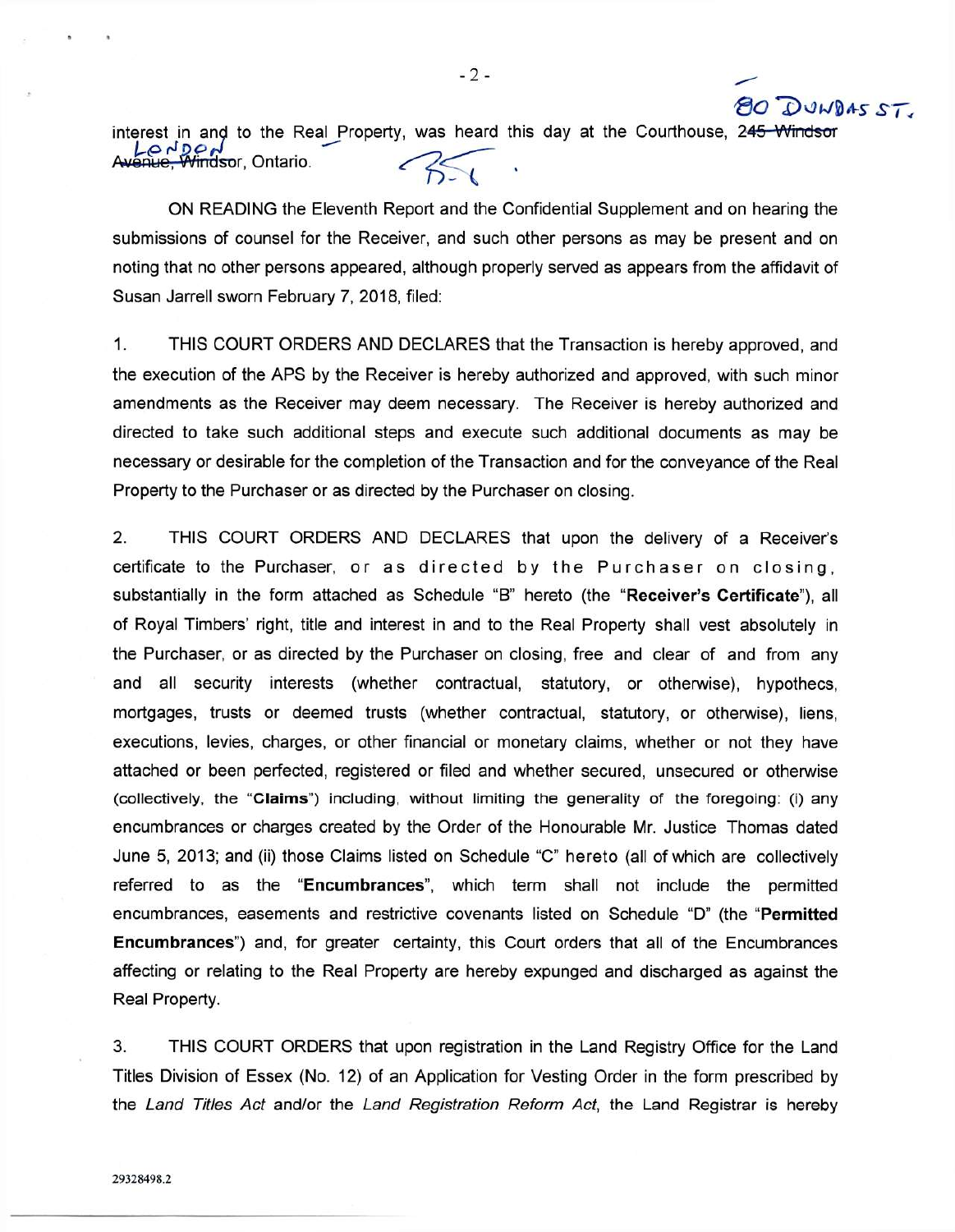directed to enter the Purchaser, or as directed by the Purchaser on closing, as the owner of the Real Property described in Schedule "A" hereto in fee simple, and is hereby directed to delete and expunge from title to the Real Property described in Schedule "A" hereto all of the Claims listed in Schedule "C" hereto.

4. THIS COURT ORDERS that for the purposes of determining the nature and priority of Claims, the net proceeds from the sale of the Real Property shall stand in the place and stead of the Real Property, and that from and after the delivery of the Receiver's Certificate all Claims and Encumbrances shall attach to the net proceeds from the sale of the Real Property with the same priority as they had with respect to the Real Property immediately prior to the sale, as if the Real Property had not been sold and remained in the possession or control of the person having that possession or control immediately prior to the sale.

5. THIS COURT ORDERS AND DIRECTS the Receiver to file with the Court a copy of the Receiver's Certificate, forthwith after delivery thereof.

6. THIS COURT ORDERS that, notwithstanding:

- (a) the pendency of these proceedings;
- (b) any applications for a bankruptcy order now or hereafter issued pursuant to the *Bankruptcy and Insolvency Act* (Canada) in respect of Royal Timbers and any bankruptcy order issued pursuant to any such applications; and
- (c) any assignment in bankruptcy made in respect of Royal Timbers;

the vesting of the Real Property in the Purchaser, or as directed by the Purchaser on closing, pursuant to this Order shall be binding on any trustee in bankruptcy that may be appointed in respect of Royal Timbers and shall not be void or voidable by creditors of Royal Timbers, nor shall it constitute nor be deemed to be a settlement, fraudulent preference, assignment, fraudulent conveyance, transfer at undervalue, or other reviewable transaction under the *Bankruptcy and Insolvency Act* (Canada) or any other applicable federal or provincial legislation, nor shall it constitute oppressive or unfairly prejudicial conduct pursuant to any applicable federal or provincial legislation.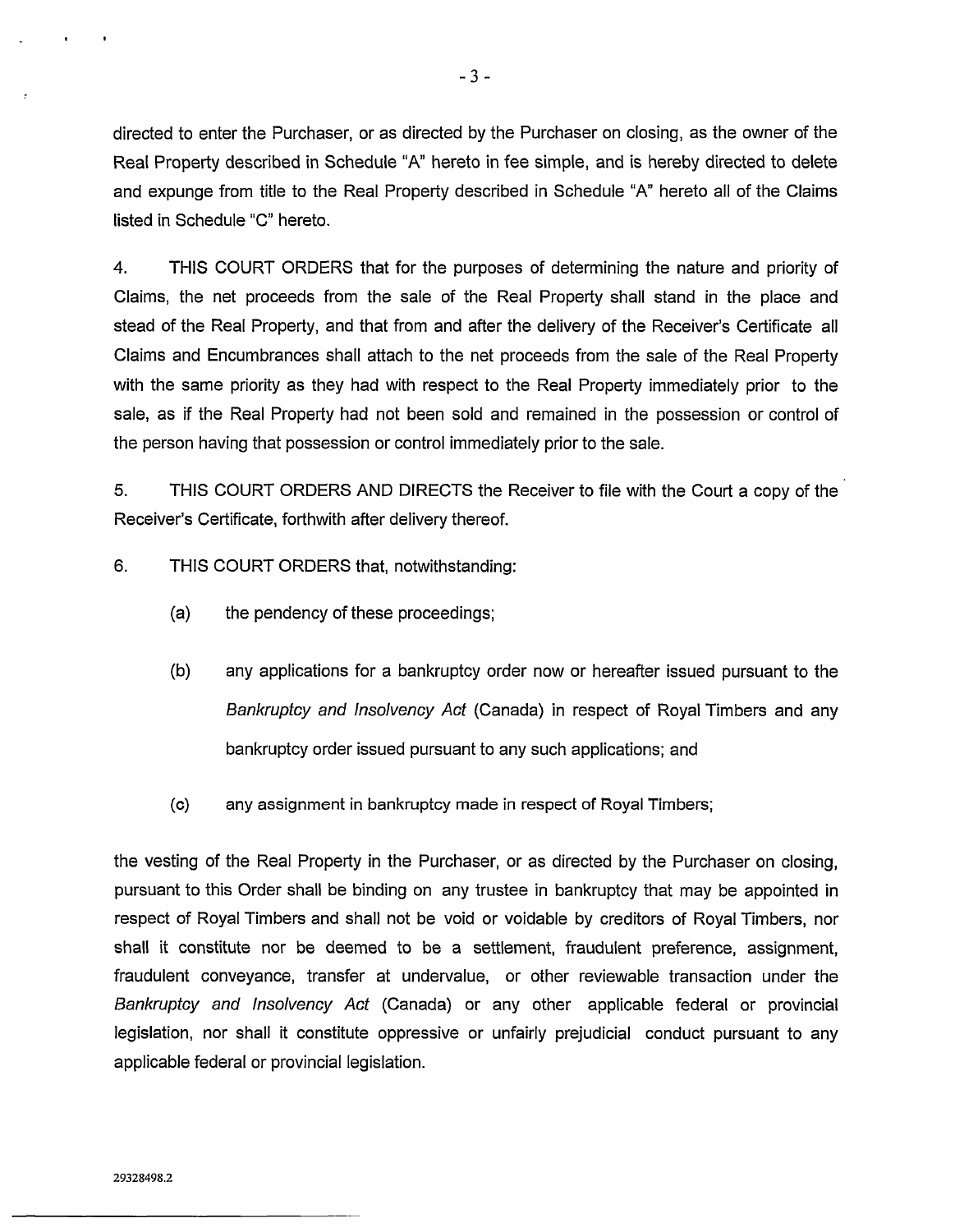7. THIS COURT ORDERS AND DECLARES that the Transaction is exempt from the application of the *Bulk Sales Act* (Ontario).

8. THIS COURT ORDERS that the Confidential Supplement shall be sealed until the earlier of the completion of the Transaction and further order of this Court.

9. THIS COURT HEREBY REQUESTS the aid and recognition of any court, tribunal, regulatory or administrative body having jurisdiction in Canada or in the United States to give effect to this Order and to assist the Receiver and its agents in carrying out the terms of this Order. All courts, tribunals, regulatory and administrative bodies are hereby respectfully requested to make such orders and to provide such assistance to the Receiver, as an officer of this Court, as may be necessary or desirable to give effect to this Order or to assist the Receiver and its agents in carrying out the terms of this Order.

**ENTERED AT WINDSOR In Book No r** EB<sup>cume</sup> 78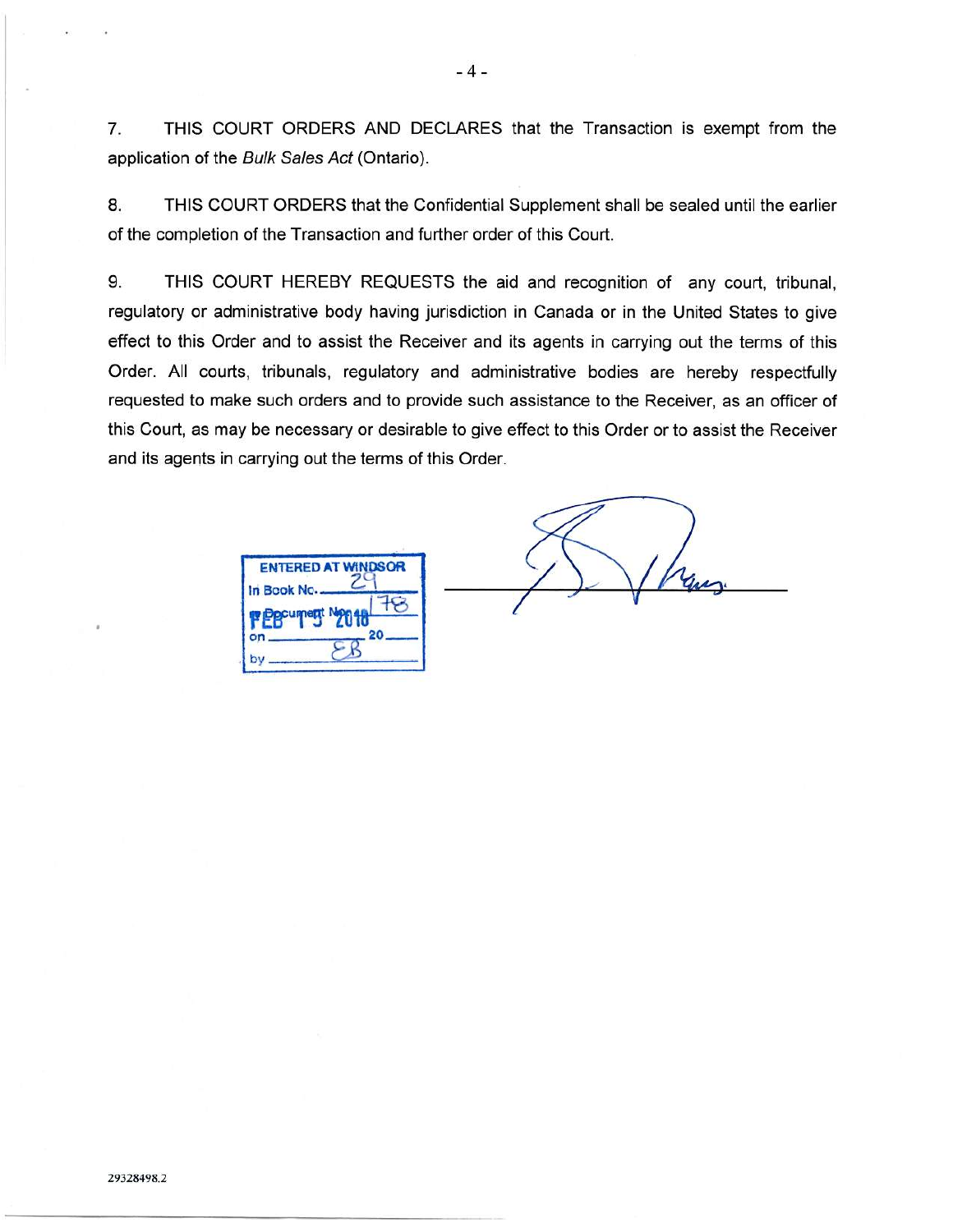The lands and premises legally described as:

Part Lot 143 Con 2 (PT Old Banwell Road closed by LT336126) designated as Parts 9 & 12 PL 12R19305 subject to easement over Parts 9 & 12 PL 12R19305 as in LT336127, together with row over Parts 8 & 11 PL 12R19305 as in LT 387015; Part Lot 144 Con 2 designated as Parts 3 & 6 PL 12R19305, subject to easement over Part 3 PL 12R19305 as in R1541523, together with right over Parts 2, 5, 8 & 11 PL 12R19305 as in R1539706; subject to and together with an easement as in CE267537; City of Windsor, Essex County (PIN 01566-0890 (LT)).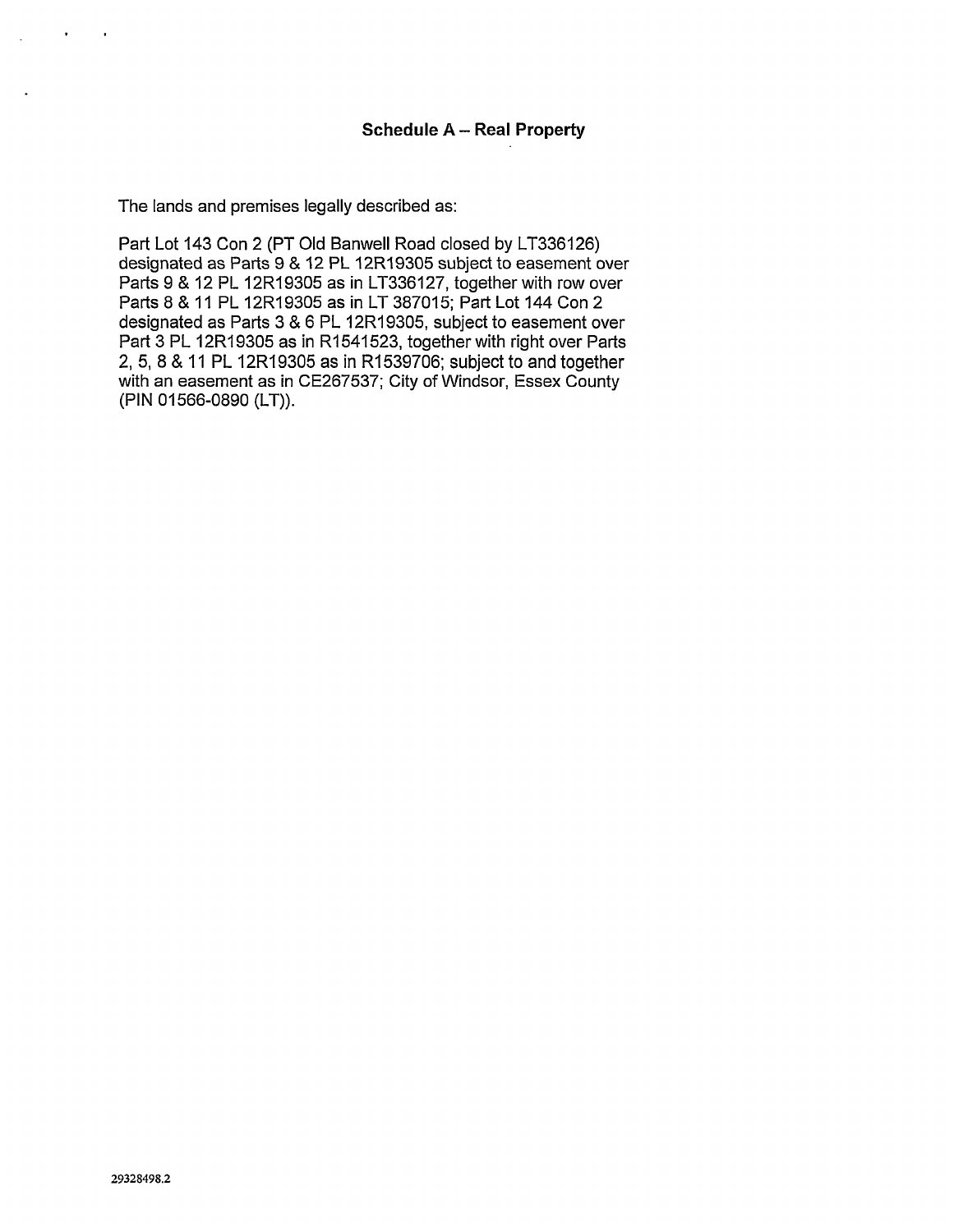Schedule B

Court File No. CV-11-17088

# *ONTARIO* SUPERIOR COURT OF JUSTICE

BETWEEN:

# KEVIN D'AMORE

Applicant

 $-$  and  $-$ 

## BANWELL DEVELOPMENT CORPORATION, 928579 ONTARIO LIMITED, SCOTT D'AMORE and ROYAL TIMBERS INC.

Respondents

# APPLICATION UNDER SECTION 207 OF THE *BUSINESS CORPORATIONS ACT,* R.S.O. 1990, C. B. 16, AS AMENDED

## RECEIVER'S CERTIFICATE

## **RECITALS**

A. Pursuant to an Order of the Honourable Mr. Justice Thomas of the Ontario Superior Court of Justice (the "Court") dated June 5, 2013, BDO Canada Limited ("BDO") was appointed as the receiver (the "Receiver") of the assets, undertakings and properties of Banwell Development Corporation and Royal Timbers Inc. ("Royal Timbers").

B. Pursuant to an Order of the Court dated February \_\_\_, 2018, the Court approved an Agreement of Purchase and Sale dated effective January 11, 2018 (the "APS") between the Receiver, as vendor, and Taplane Inc., as purchaser (the "Purchaser") in respect of the real property legally described on Schedule B1 hereto (the "Real Property") and appended as Appendix "A" to the Confidential Supplement of the Receiver dated February 5, 2018, and vesting in the Purchaser, or as directed by the Purchaser on closing, all of Royal Timbers' right, title and interest in and to the Real Property, which vesting is to be effective with respect to the Real Property upon the delivery by the Receiver to the Purchaser, or as directed by the Purchaser on closing, of a certificate confirming (i) the payment by the Purchaser of the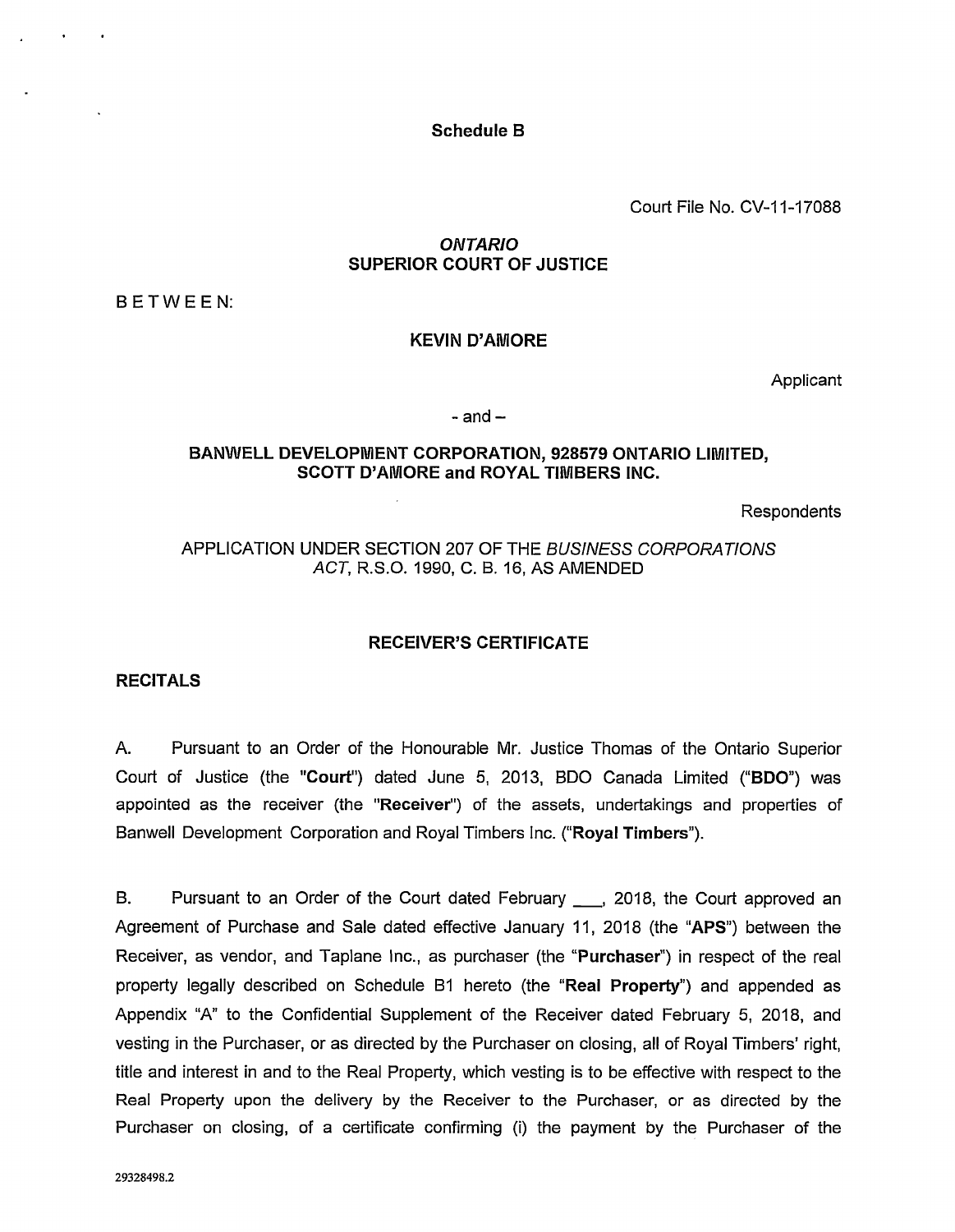Purchase Price for the Real Property; (ii) that the conditions to closing as set out in the APS have been satisfied or waived by the Receiver and the Purchaser; and (iii) the Transaction has been completed to the satisfaction of the Receiver.

C. Unless otherwise indicated herein, terms with initial capitals have the meanings set out in the APS.

THE RECEIVER CERTIFIES the following:

1. The Purchaser has paid and the Receiver has received the Purchase Price for the Real Property payable on closing pursuant to the APS;

2. The conditions to closing as set out in the APS have been satisfied or waived by the Receiver and the Purchaser; and

3. The Transaction has been completed to the satisfaction of the Receiver.

4. This Certificate was delivered by the Receiver at \_\_\_\_\_\_\_\_\_\_\_\_\_\_\_\_\_\_\_\_\_\_\_\_\_\_[TIME] on  $\Box$  [DATE].

> BDO CANADA LIMITED solely in its capacity as Court-appointed receiver of Banwell Development Corporation and Royal Timbers Inc. and not in its personal capacity

 $Per:$ 

Name:

Title: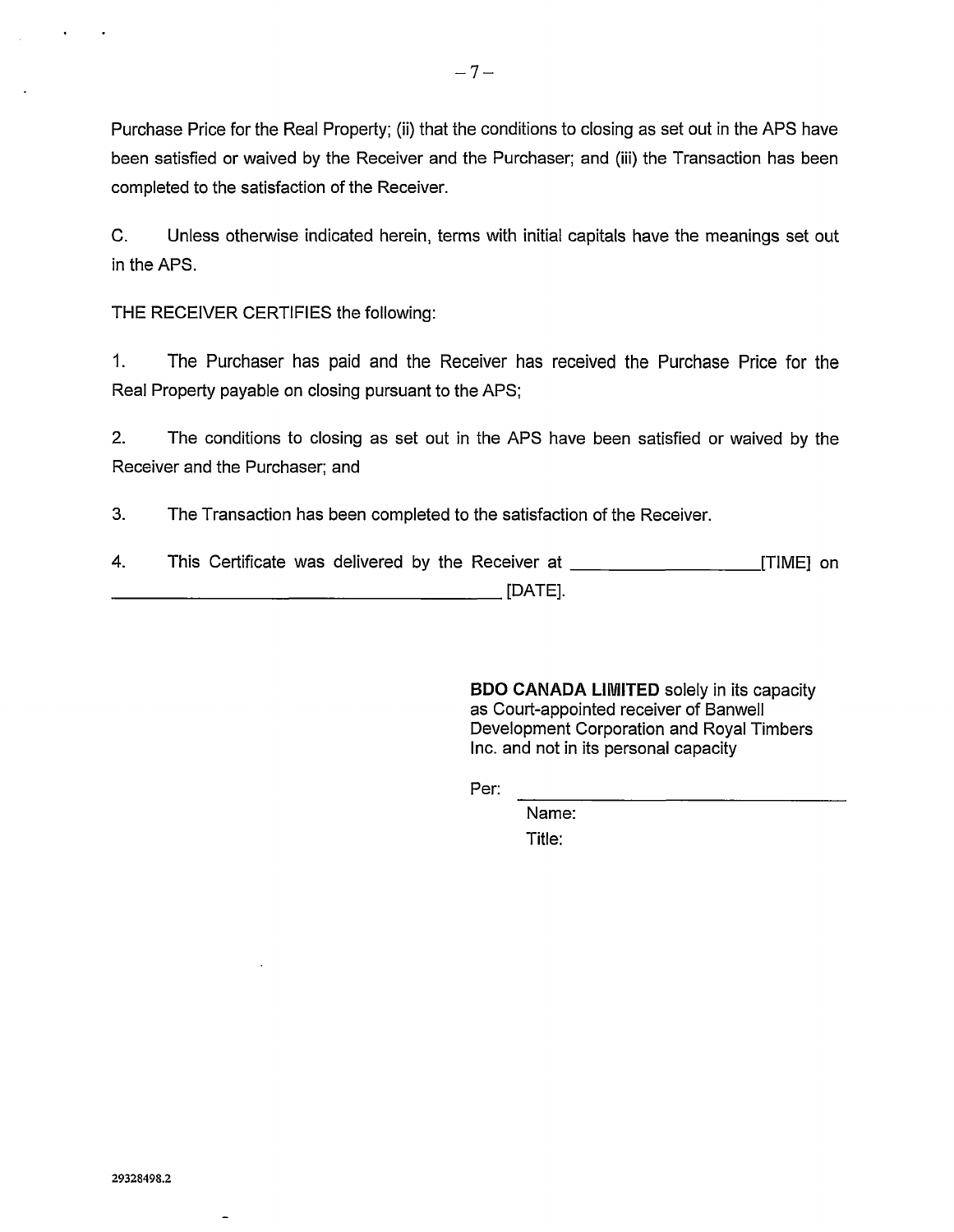## **Schedule B1 - Real Property**

The lands and premises legally described as:

Part Lot 143 Con 2 (PT Old Banwell Road closed by LT336126) designated as Parts 9 & 12 PL 12R19305 subject to easement over Parts 9 & 12 PL 12R19305 as in LT336127, together with row over Parts 8 & 11 PL 12R19305 as in LT 387015; Part Lot 144 Con 2 designated as Parts 3 & 6 PL 12R19305, subject to easement over Part 3 PL 12R19305 as in R1541523, together with right over Parts 2, 5, 8 & 11 PL 12R19305 as in R1539706; subject to and together with an easement as in CE267537; City of Windsor, Essex County (PIN 01566-0890 (LT)).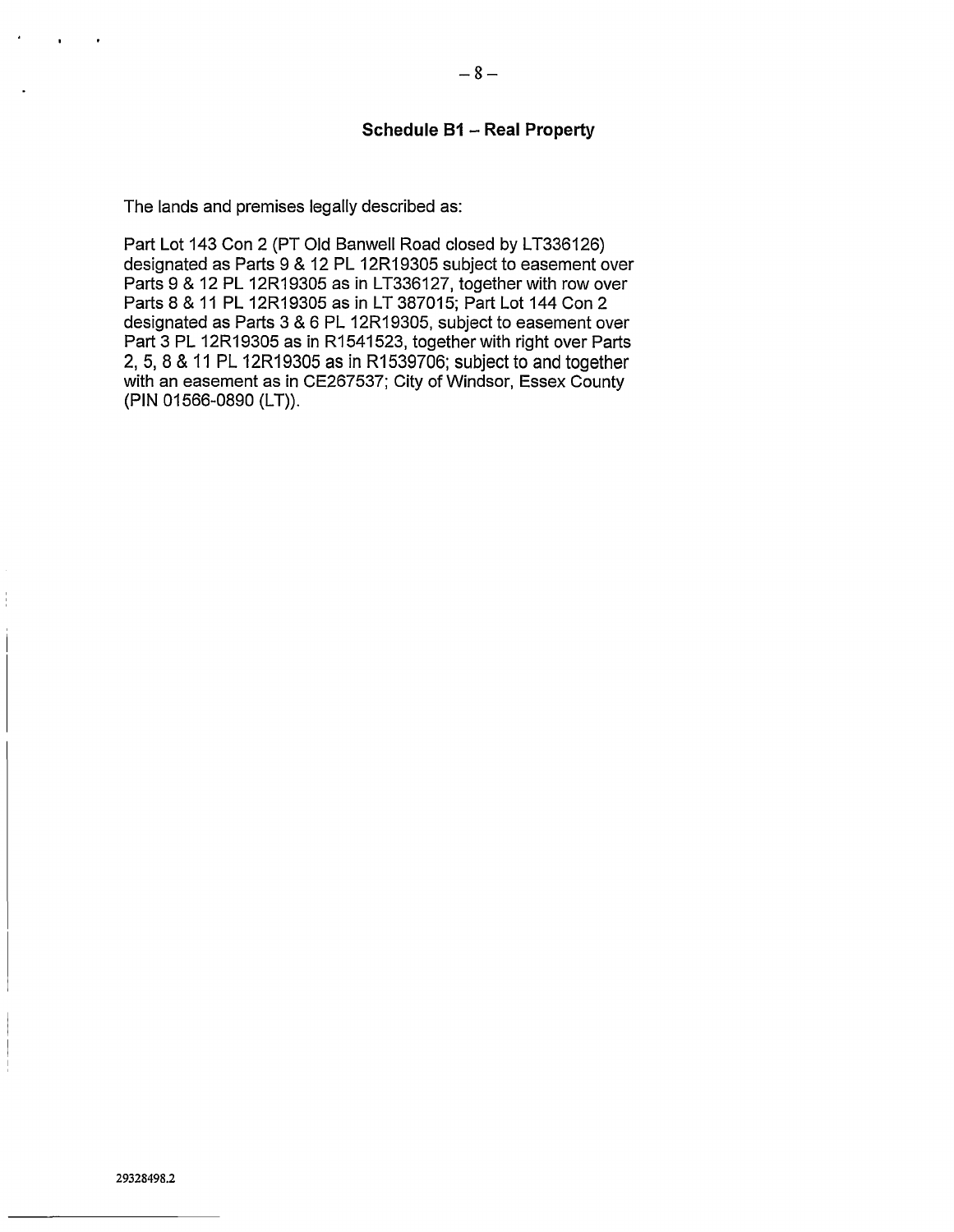# **Schedule <sup>C</sup> - Claims to be deleted and expunged from title to the Real Property**

1. Instrument No. CE569187 - Notice of Court Order registered on June 18, 2013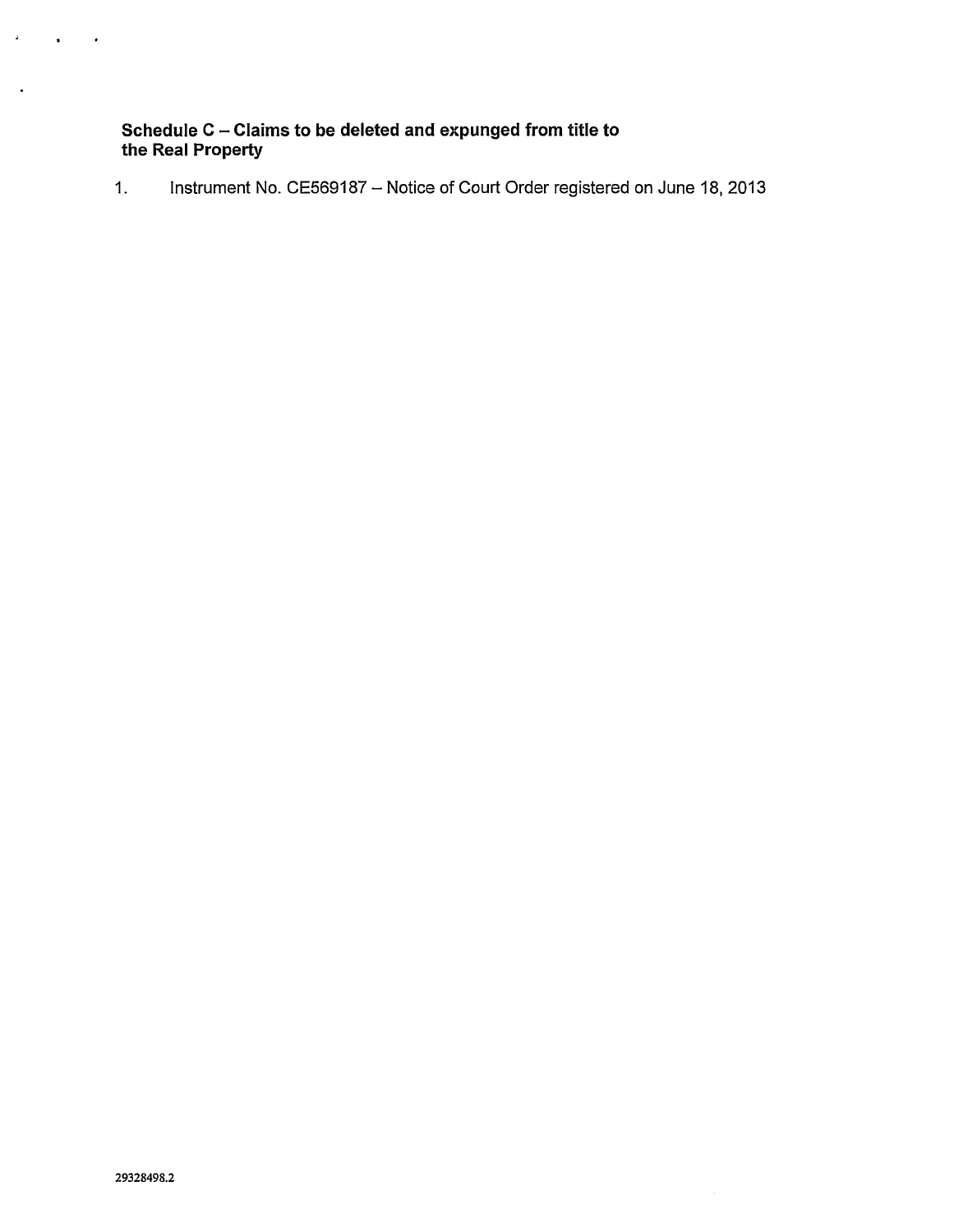# **Schedule <sup>D</sup> - Permitted Encumbrances, Easements and Restrictive Covenants related to the Real Property**

- a) The reservations, limitations, provisions and conditions expressed in the original Agreement from the Crown and all statutory exceptions to title;
- b) Any registered restrictions or covenants that run with the Real Property provided the same have been complied with in all material respects;
- c) Any easements, rights of way, or right of re-entry in favour of a developer, not materially or adversely impairing the present use of the Real Property;
- d) Any agreements with municipal, utilities or public authorities provided the same have been complied with in all material respects;
- e) Any minor encroachments which might be revealed by an up to date survey of the Real Property;
- f) Instrument No.  $12R19305 -$  Plan Reference;
- g) Instrument No. LT336126 Bylaw;
- h) Instrument No. LT336127 Transfer Easement;
- i) Instrument No. R1539703 Agreement Site Plan Control;
- j) Instrument No. LT387020 Notice Site Plan Control Agreement;
- k) Instrument No. R1539705 Application Annex Restrictive Covenants;
- <sup>l</sup>) Instrument No. LT387024 Notice Agreement-Access & Easement Agreement;
- m) Instrument No. R1539706 Agreement Access & Easement Agreement;
- n) Instrument No. R1541523 Transfer Easement;
- o) Instrument No. CE259459 Application Consolidation Parcels;
- p) Instrument No. CE341496 Notice Site Plan Control; and
- q) Instrument No. CE449307 LR's Order.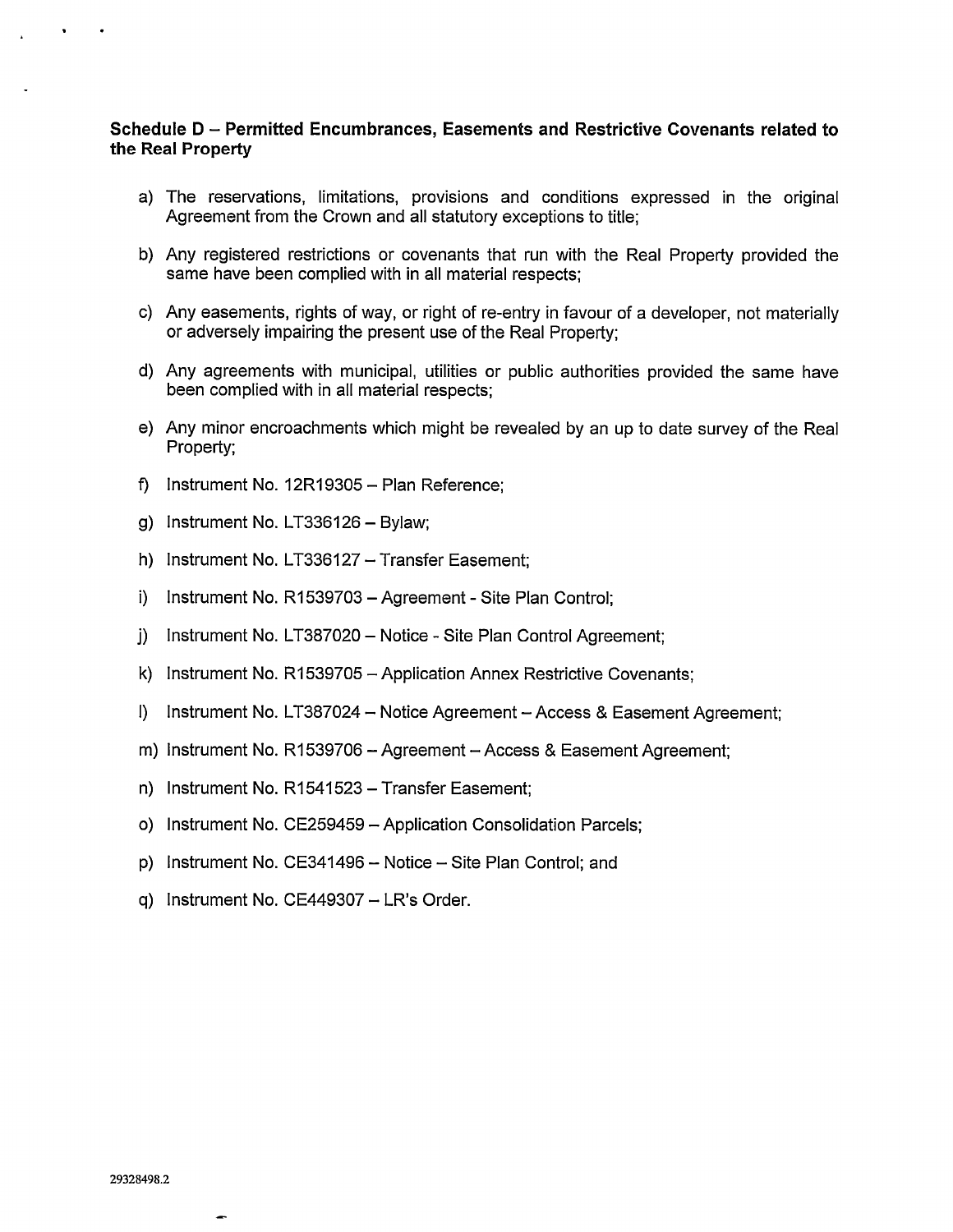KEVIN D'AMORE

Applicant

and BANWELL DEVELOPMENT CORPORATION, 928579 ONTARIO LIMITED, SCOTT D'AMORE and ROYAL TIMBERS INC.

Court File No: CV-11-17088

 $\bullet$ 

 $\bullet$ 

Respondents

| <b>ONTARIO</b><br><b>SUPERIOR COURT OF JUSTICE</b><br>Proceeding commenced at Windsor                                                                                                                                                                                                                                                                                         |
|-------------------------------------------------------------------------------------------------------------------------------------------------------------------------------------------------------------------------------------------------------------------------------------------------------------------------------------------------------------------------------|
| <b>RECEIVER'S CERTIFICATE</b>                                                                                                                                                                                                                                                                                                                                                 |
| <b>MILLER THOMSON LLP</b><br>One London Place<br>255 Queens Avenue, Suite 2010<br>London, ON Canada N6A 5R8<br>Tony Van Klink LSUC#: 29008M<br>Tel: 519.931.3509<br>Fax: 519.858.8511<br>Sherry A. Kettle LSUC#: 53561B<br>Tel: 519.931.3534<br>Fax: 519.858.8511<br>Lawyers for BDO Canada Limited,<br>Receiver of Banwell Development<br>Corporation and Royal Timbers Inc. |